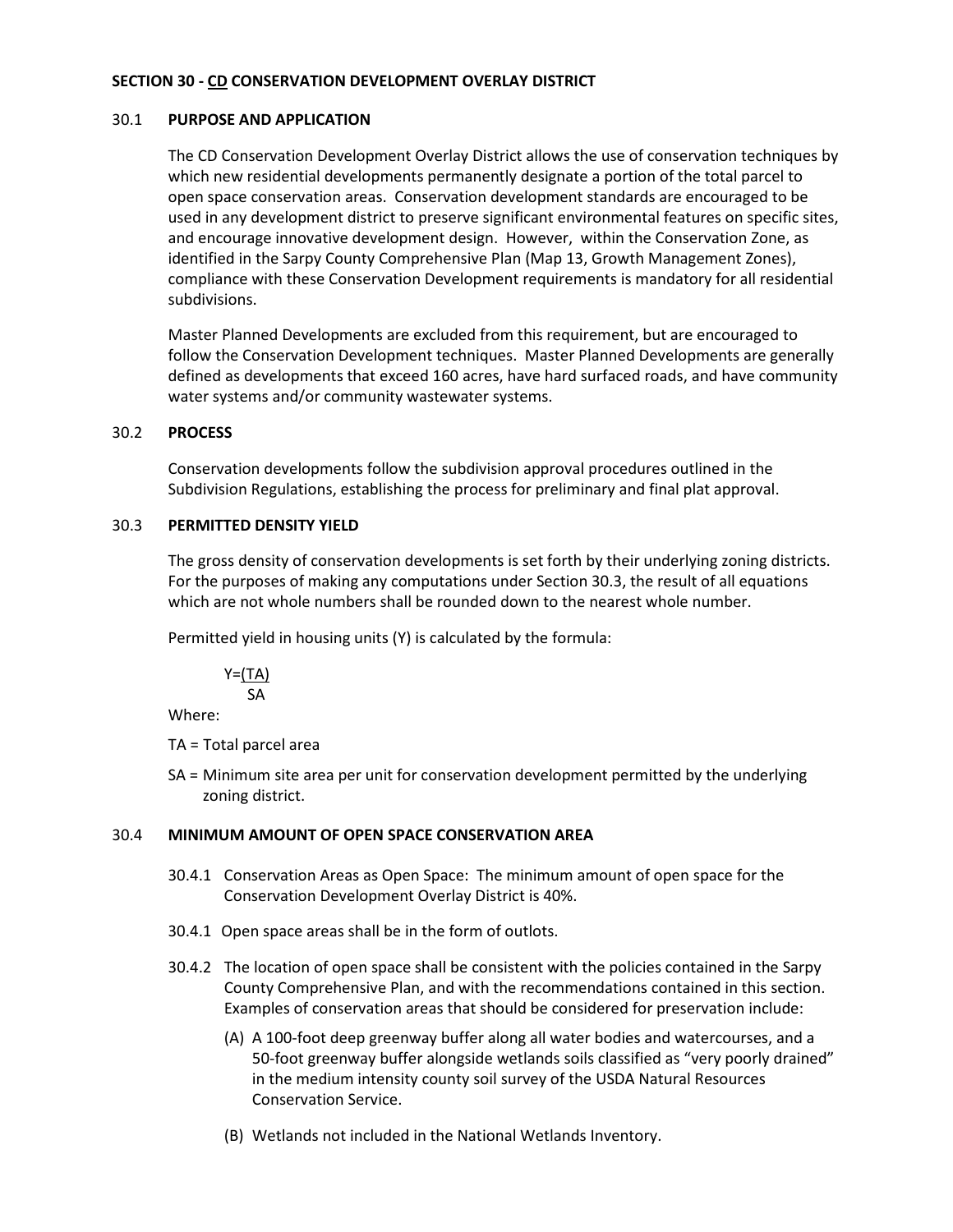- (C) 100-year floodplains.
- (D) Tree canopy, individual specimen trees, or small stands of significant trees.
- (E) Aquifer recharge areas and areas with highly permeable ("excessively drained") soil.
- (F) Significant wildlife habitat areas.
- (G) Class I and Class II farmlands.
- (H) Historic, archaeological or cultural features listed (or eligible to be listed) on the National Register of Historic Places, or on inventories developed by the Nebraska State Historical Society.
- (I) Slopes of a gradient that significantly complicate construction or development of a site.
- (J) Land with soils that do not support residential development.
- (K) Native or original growth prairie.

### 30.5 **LOCATION STANDARDS FOR OPEN SPACE**

### 30.5.1 ACCESS TO RESIDENTIAL LOTS

Open space shall abut the largest practicable number of lots within a conservation subdivision. To achieve this, the subdivision should be designed so that a maximum number of house lots abut undivided open space in order to provide direct views.

### 30.5.2 INTERCONNECTION OF OPEN SPACES

Protected open spaces in each new subdivision are encouraged to adjoin each other when feasible, ultimately forming an interconnected network of Conservation Areas across the county.

# 30.6 **SPECIAL PROCESSES FOR CONSERVATION DEVELOPMENTS**

The review and approval process for conservation developments is the same as that for conventional subdivisions, as set forth by Sarpy County's Subdivision Regulations. Additional provisions and approval processes are set forth in this section.

### 30.6.1 EXISTING FEATURES PLAN

Each subdivision shall submit an Existing Features Plan, analyzing each site's special features are required for all proposed conservation developments.

The Existing Features Plan shall form the basis for the Conceptual Preliminary Plat, which shall show the tentative location of houses, streets, lot lines, and greenway lands in the new subdivision, according to the four-step process described in the following.

### 30.6.2 CONCEPTUAL PRELIMINARY PLAN

A sketch plan or a Conceptual Preliminary Plan shall be submitted for all proposed subdivisions to the Planning Director before submission of a formal preliminary plat application. A Conceptual Preliminary Plan presents a conceptual layout for greenway and open lands, house sites, and street alignments. Each Conceptual Preliminary Plan shall follow a four-step design process, as described below. Applicants shall be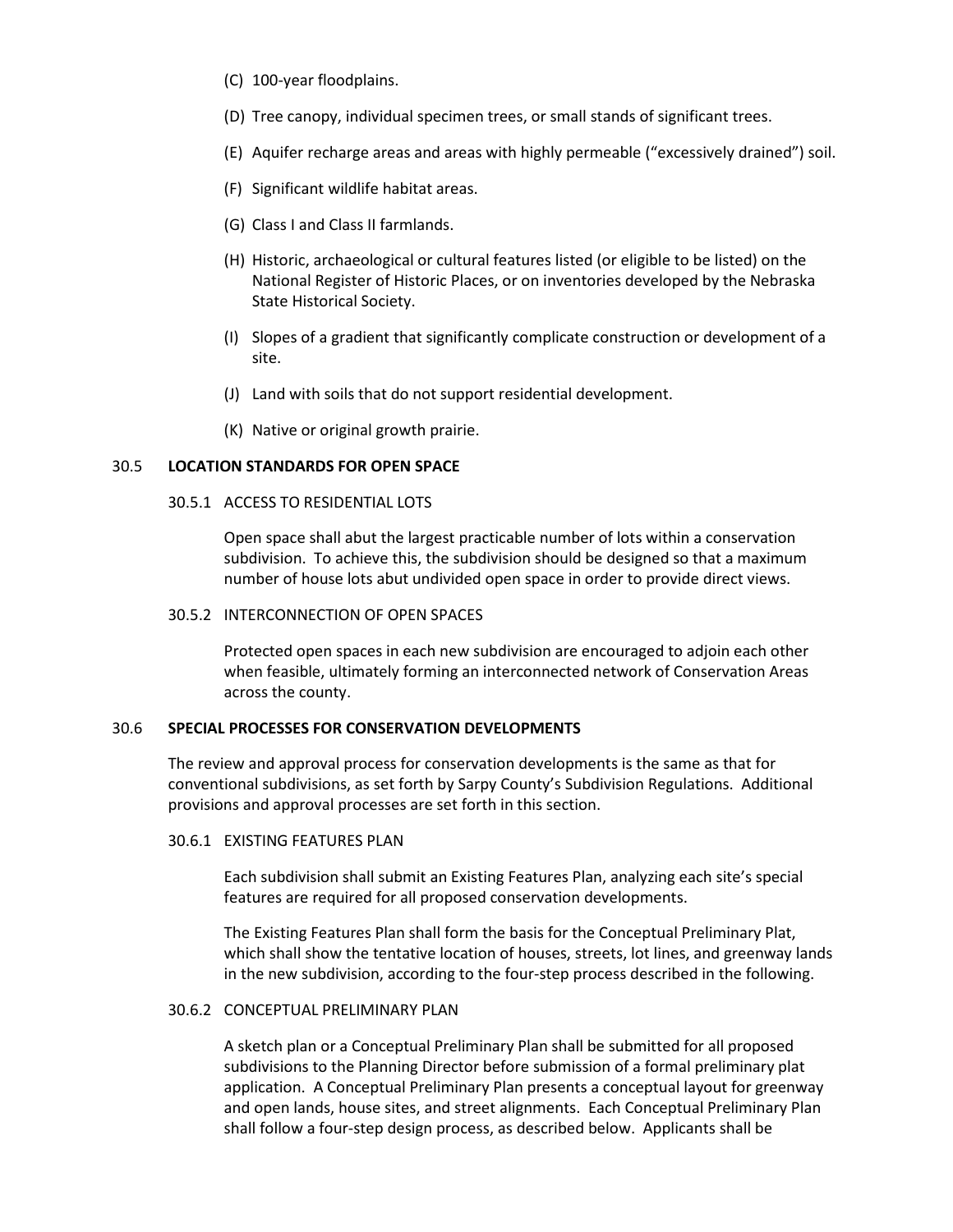prepared to demonstrate to the Planning Director that these four design steps were followed in the preparation of the plan.

- (A) *Step One: Designating the Open Space.* During the first step, all potential conservation areas are identified, using the Existing Features Plan, as referenced in Section 30.6.1.
- (B) *Step Two: Location of House Sites.* During the second step, potential building envelopes are located. Subdivision applicants shall identify building envelopes on the Conceptual Preliminary Plan and on preliminary and final plats. On lots where there are Conservation Easements, the building setbacks shall be measured from the Conservation Easement encroachment lines.
- (C) *Step Three: Street and Lot Layout.* The third step consists of aligning proposed streets to provide vehicular access to each house in the most reasonable and economical way. When lots and access streets are laid out, they shall be located in a way that avoids or at least minimizes adverse impacts on the Conservation Areas.
- (D) *Step Four: Lot Lines*. The fourth step is to draw in the lot line (where applicable). These are generally drawn midway between house locations and may include Lshaped "flag lots" meeting the County's minimum standards for the same.
- (E) *Review and Comments.* The Planning Director shall return written comments on the Conceptual Preliminary Plan to the applicant within 30 days of submittal. These comments should recommend changes to be made prior to submittal of a Preliminary Plat application.

# 30.7 **OWNERSHIP AND MAINTENANCE OF COMMON OPEN SPACE**

Section 30.7 provides for both the mandatory and voluntary preservation of common open space. When provided, such common open space within a development shall be owned, administered, and maintained by any of the following methods, either individually or in combination, and subject to approval by the County.

#### 30.7.1 OFFER OF DEDICATION

Sarpy County or the Papio-Missouri River Natural Resources District shall have the first and last offer of dedication of undivided open space in the event said land is to be conveyed. Dedication shall take the form of a fee simple ownership. The County or other public agency may, but shall not be required to accept undivided open space provided: (1) such land is accessible to the residents of the county; (2) there is no cost of acquisition other than any costs incidental to the transfer of ownership such as title insurance; and (3) the county agrees to and has access to maintain such lands. Alternatively, a public agency may accept an easement, subject to the above conditions.

#### 30.7.2 HOMEOWNERS ASSOCIATION

The undivided open space and associated facilities may be held in common ownership by a homeowners' association. The association shall be formed and operated under the following provisions:

- (A) The developer shall provide a description of the association, including its bylaws and methods for maintaining the open space.
- (B) The association shall be organized by the developer and shall be operated with financial assistance from the developer, before the sale of any lots within the development.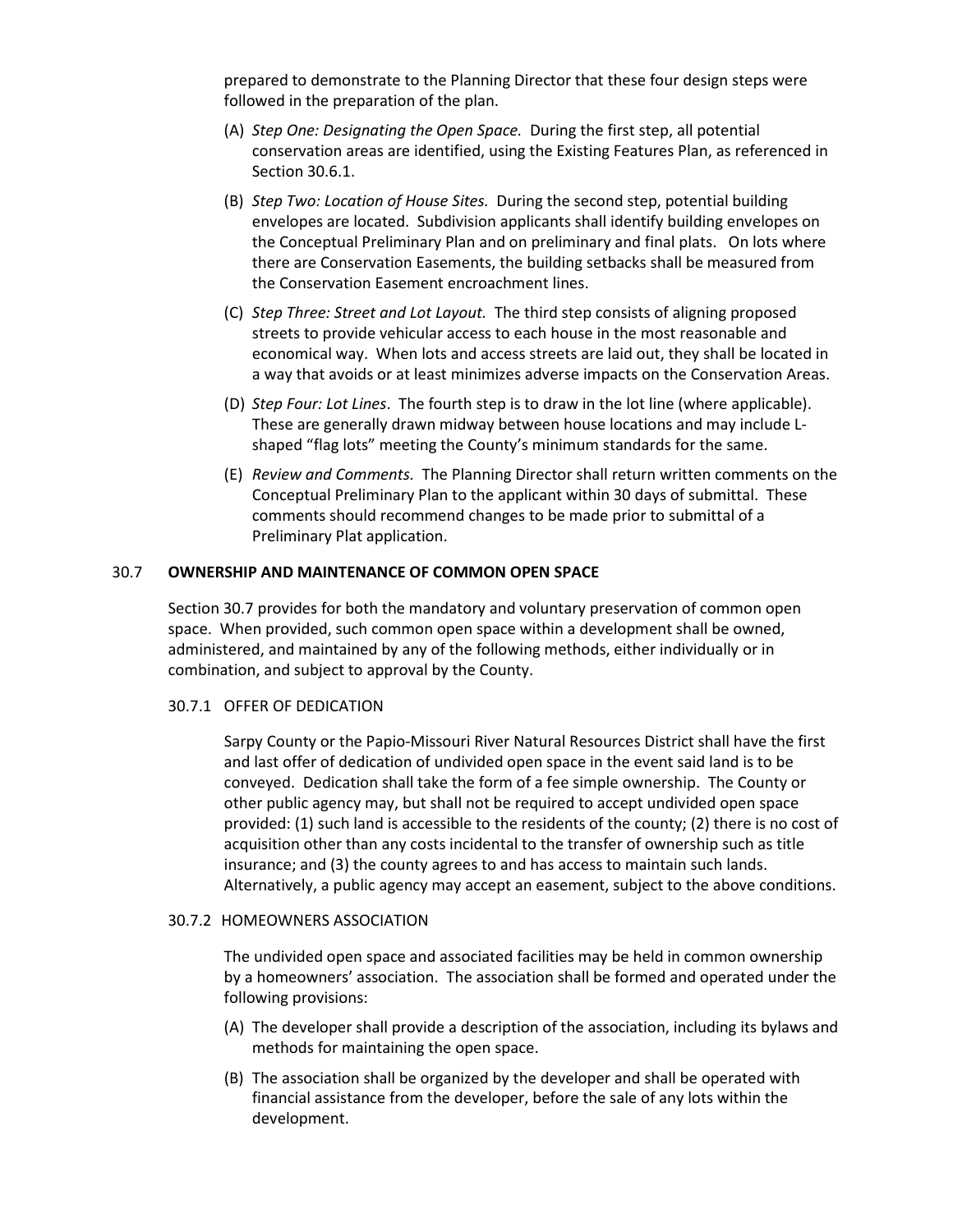- (C) Membership in the association is mandatory for all owners of lots therein and their successors.
- (D) The association shall be responsible for maintenance of insurance and taxes on undivided open space, enforceable by liens placed by the county on the association. The association may place liens on the homes or house lots of its members who fail to pay their association dues in a timely manner. Such liens may require the imposition of penalty interest charges.
- (E) The members of the association shall share equitably the costs of maintaining and developing such undivided open space. Shares shall be defined within the association bylaws.
- (F) In the event of a proposed transfer, within the methods here permitted, of undivided open space land by the homeowners' association, or of the assumption of maintenance of undivided open space land by a public agency, notice of such action shall be given to all property owners within the development.
- (G) The homeowners' association may lease open space lands to any other qualified person, or corporation, for operation and maintenance of open space lands.

# 30.7.3 CONDOMINIUMS

The undivided open space and associated facilities may be controlled through the use of condominium agreements. Such agreements shall be in conformance with the state statute. All undivided open space land shall be held as a "common element."

# 30.7.4 TRANSFER OF EASEMENTS TO A PRIVATE CONSERVATION ORGANIZATION

An owner may transfer easements to a private, nonprofit organization, among whose purposes it is to conserve open space and /or natural resources, provided that:

- (A) The organization is acceptable to the County, and is a bona fide conservation organization with perpetual existence;
- (B) The conveyance contains appropriate provisions for proper reverter or retransfer in the event that the organization becomes unwilling or unable to continue carrying out its functions; and
- (C) A maintenance agreement acceptable to the County is entered into by the developer and the organization.

#### 30.7.5 PRIVATE OWNERSHIP

Some open land may be maintained in private ownership, subject to deed restrictions and/or easements acceptable to the Sarpy County Attorney that maintain land in an open, undisturbed state. Such agreements shall provide a mechanism for the management of these permanent open spaces.

#### 30.8 **MAINTENANCE STANDARDS**

#### 30.8.1 FINANCIAL RESPONSIBILITY

The ultimate owner of the open space (typically a homeowners' association) shall be responsible for raising all monies required for operations, maintenance, or physical improvements to the open space through annual dues, special assessments, or other methods. The homeowners' association shall be authorized under its bylaws to place liens on the property of residents who fall delinquent in payment of such dues or assessments.